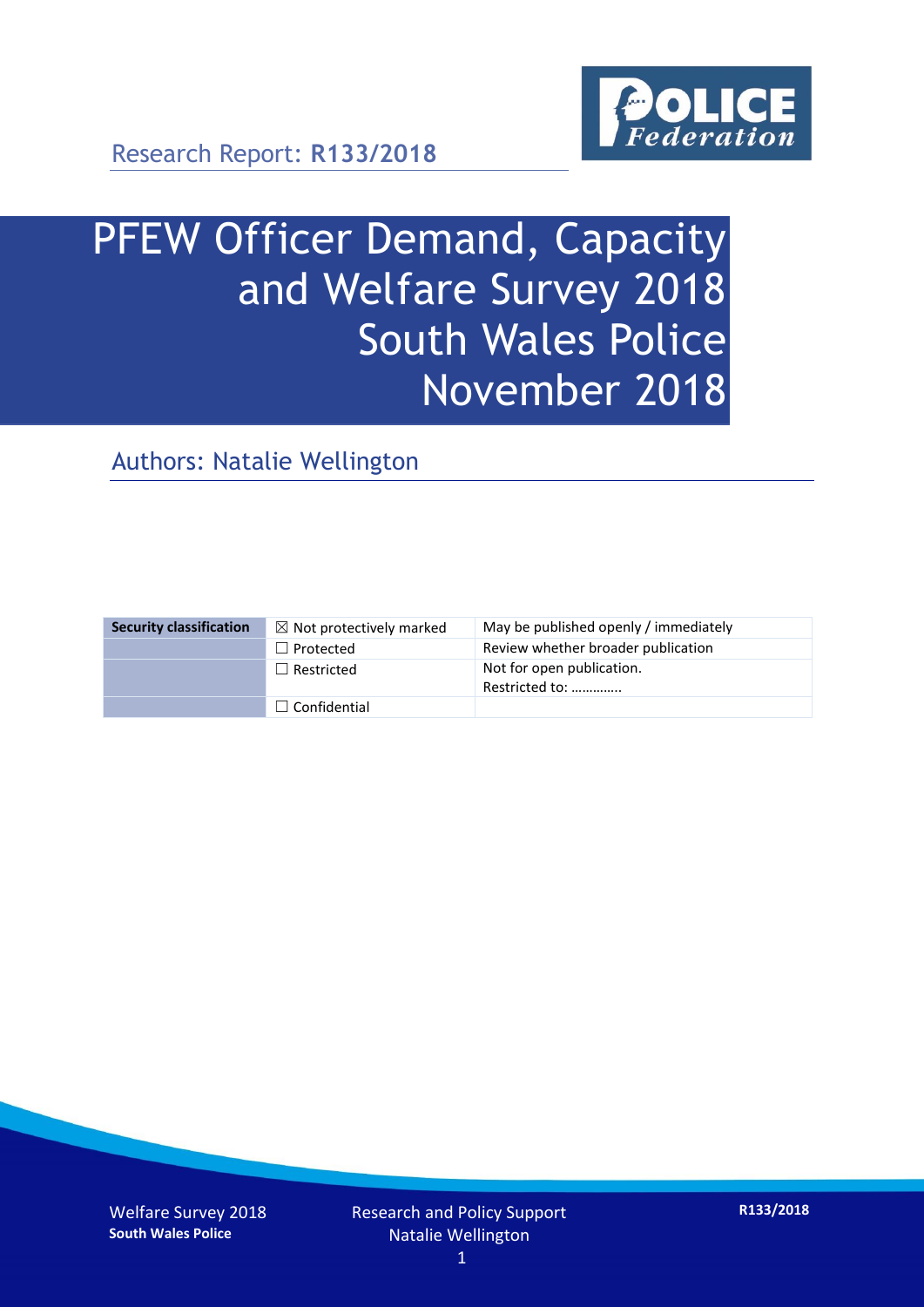### **FOREWORD**

#### **INTRODUCTION**

Over the last decade, the impact of reducing policing budgets on officer numbers has been considerable, with a 15% fall in officer numbers over a seven year period from a high of 142,056 in 2009 to 121,010 in March 2018. $^{\mathrm{i}}$  Evidence from a focus group study conducted by the PFEW<sup>ii</sup> highlighted that these reductions may be having a negative effect on officers individual wellbeing. It was within this context that the Police Federation of England and Wales (PFEW) began a biennial Demand, Capacity and Welfare Survey. The 2018 PFEW Officer Demand, Capacity and Welfare Survey is the second iteration of the survey.

This report provides a summary of responses to key questions from the 2018 PFEW Officer Demand, Capacity and Welfare Survey from respondents in South Wales Police.

Where appropriate, details of average responses from last year, or the police service as a whole, are also presented. However, differences across these figures have not been tested to assess whether they are statistically significant<sup>1</sup>; therefore any and all differences reported are for guidance only and must be treated with caution.

Force rankings have not been included, because not all differences are statistically significant. In addition, forces with fewer than 100 respondents were not provided with a force level report as their sample size was too small to be representative of the force as a whole and may have enabled identification of individuals based on their demographics.

Please be aware that the total number of responses for each item may vary slightly as not all items were answered by all respondents, and all percentages are rounded to the nearest whole number. In addition, the actual differences between any and all groups may be quite small and these details should be considered when interpreting the data.

Welfare Survey 2018 **South Wales Police**

<u>.</u>

 $<sup>1</sup>$  As all the data are derived from samples of the population, rather than the whole population, percentage figures calculated are strictly</sup> speaking estimates, rather than exact measures. This means that every figure has a margin of error associated with it. Hence a very small percentage difference year on year may be due to sampling, rather than to actual changes.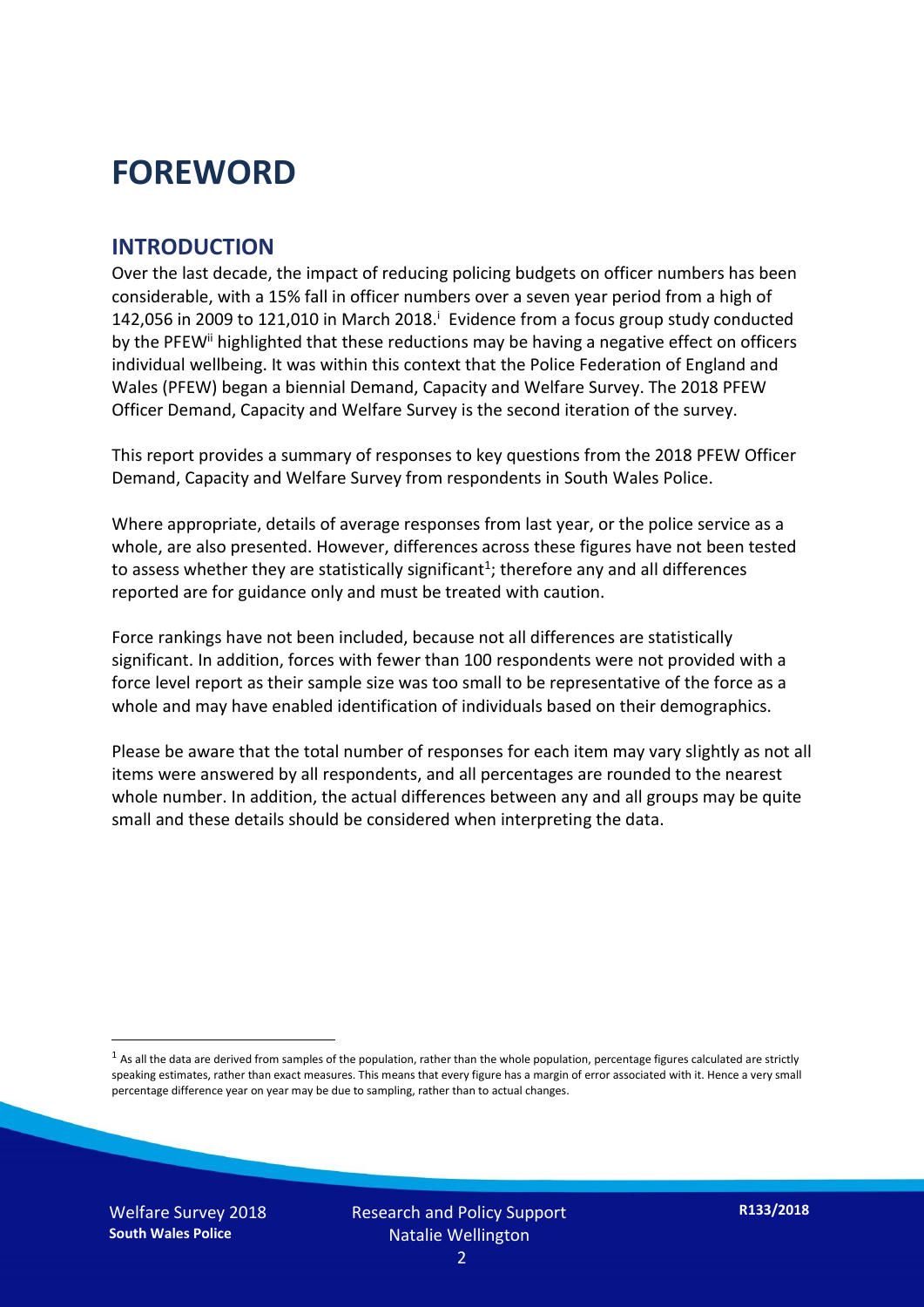#### **RESPONSE RATES AND DEMOGRAPHICS**

Survey responses were gathered over a six-week period between August and September 2018. All officers of the federated ranks in England and Wales were eligible to participate.

Analyses were conducted on a sample of 18,100 responses drawn from all 43 forces across England and Wales.<sup>2</sup> The national response rate for the 2018 survey was 15%.

Overall 4% of respondents (n=788) to the survey declined to state which force they belonged to. These responses have been included within the national data but are excluded from force-level analyses.

379 responses were received from South Wales Police, representing a response rate of around 13%. <sup>3</sup> The margin of error for this report has been calculated using the size of the sample and the population. At a 95% confidence level, this force report has a 5% margin of error. If the margin of error is less than 5%, it can be considered to be within the normal bounds of academic rigor.<sup>4</sup> If this threshold has not been met, the results from this report must be interpreted with caution.

69% of responses from South Wales Police were received from male officers and 27% of responses were from female officers. The other 4% preferred not to say or identified in another way. In regards to rank, 72% of respondents from South Wales Police were Constables, 19% were Sergeants, 7% were Inspectors, and 2% were Chief Inspectors. 3% of responses from South Wales Police were received from Black and Minority Ethnic (BME) officers.

<u>.</u>

 $2$  Data were removed where the respondent indicated they were not currently a police officer or they gave implausible answers – for full exclusion criteria, please see the full report.

<sup>3</sup> Based on March 2018 Home Office figures of officer headcount, for full details please see item ii in the reference section.

<sup>4</sup> The generally accepted academic standards is a 95% confidence level with a 5% (or less) margin of error.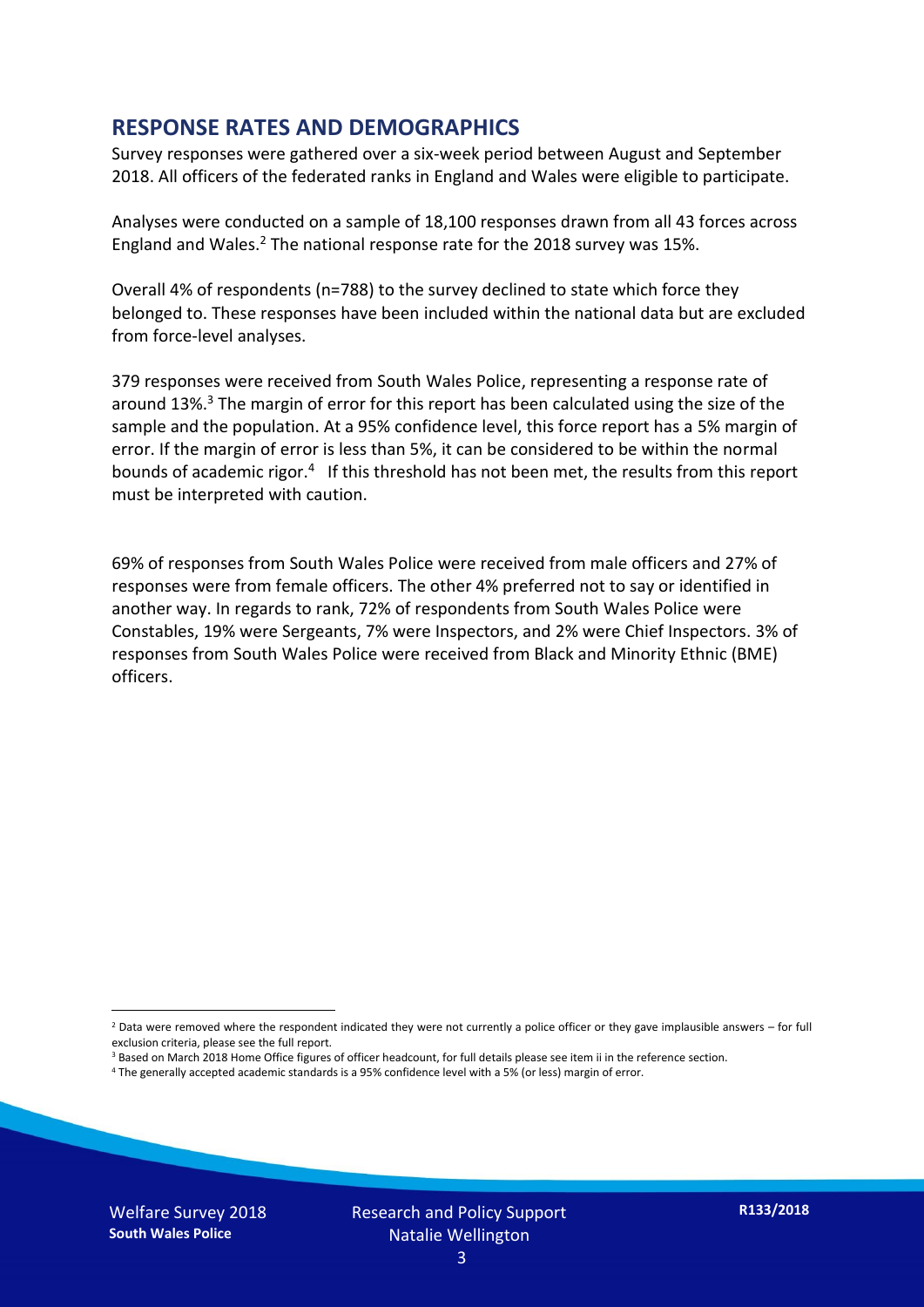### **INFOGRAPHIC**



#### **Who responded?**

**379** responses were received from South Wales Police, representing a **13%** response rate



Welfare Survey 2018 **South Wales Police**

Research and Policy Support Natalie Wellington 4

**R133/2018**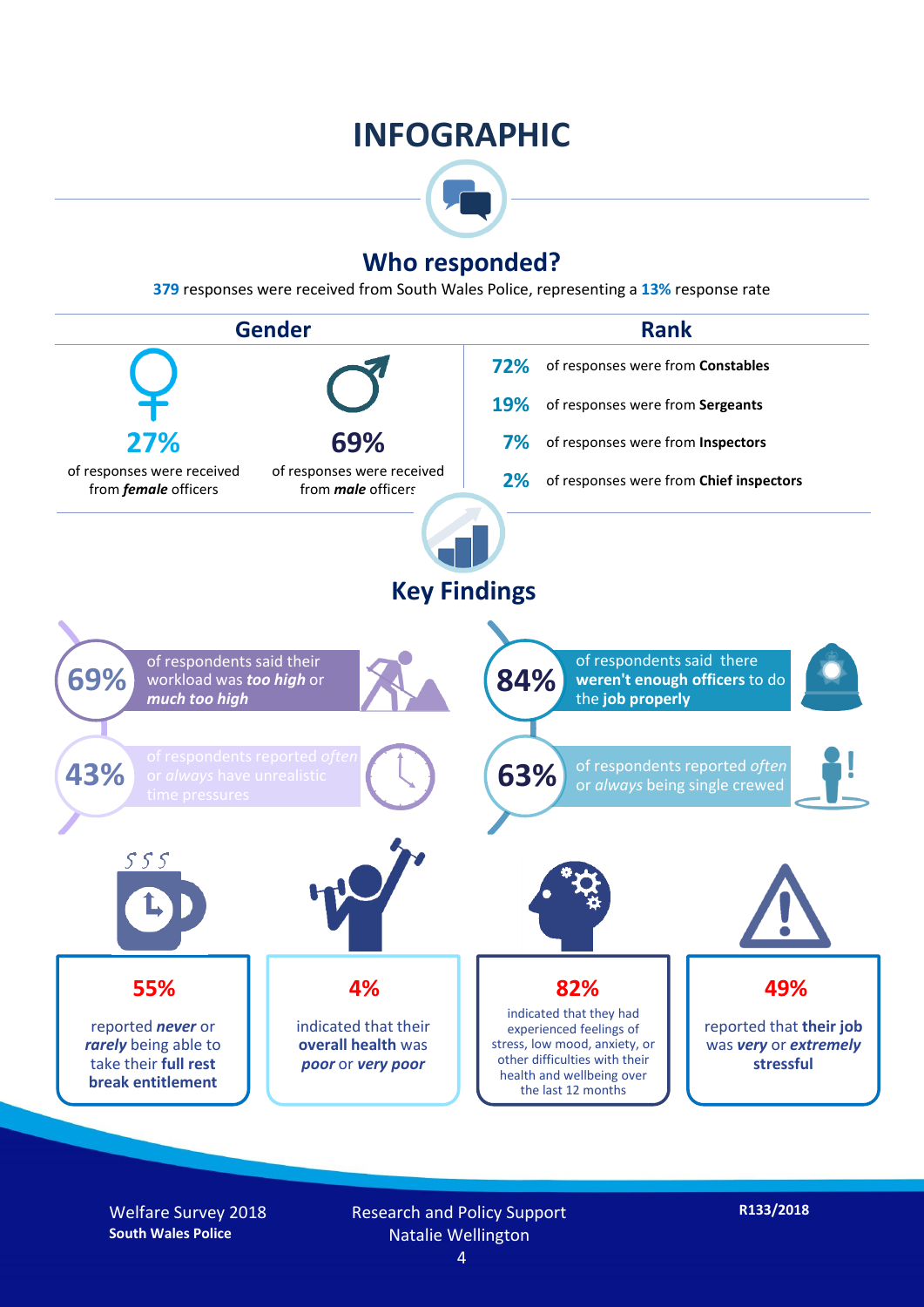### **Executive Summary**

- **379** responses were received from South Wales Police, representing a response rate of around **13%**.
- The average (mean) rating for overall Job satisfaction for respondents from South Wales Police was **4/10.**
- Frequent single crewing (often or always) was reported by **63%** of respondents from South Wales Police.
- **55%** of respondents from South Wales Police reported *never* or *rarely* being able to take their **full rest break entitlement***.*
- **69%** of respondents from South Wales Police said their **workload** was *too high* or *much too high.*
- **43%** of respondents from South Wales Police reported *often* or *always* **having unrealistic time pressures***.*
- **84%** of respondents from South Wales Police said there **weren't enough officers to do the job properly***.*
- **9%** said that they had **enough time engage in proactive policing** in their team/unit*.*
- **4%** of respondents from South Wales Police indicated that their **overall health** was *poor* or *very poor.*
- **82%** of respondents from South Wales Police indicated that they had **experienced feelings of stress, low mood, anxiety, or other difficulties with their health and wellbeing** over the last 12 months.
- **49%** of respondents from South Wales Police reported that their job was *very* or *extremely* **stressful***.*
- **23%** of South Wales Police respondents reported that they had suffered **one or more injuries** that required medical attention as a result of **work-related violence** in the last year.
- **16%** of South Wales Police respondents reported that they had suffered **one or more injuries** that required medical attention as a result of **work-related accidents** in the last year.
- **36%** of respondents from South Wales Police felt that someone would be **treated differently (in a negative way)** if they disclosed difficulties with their mental health and wellbeing.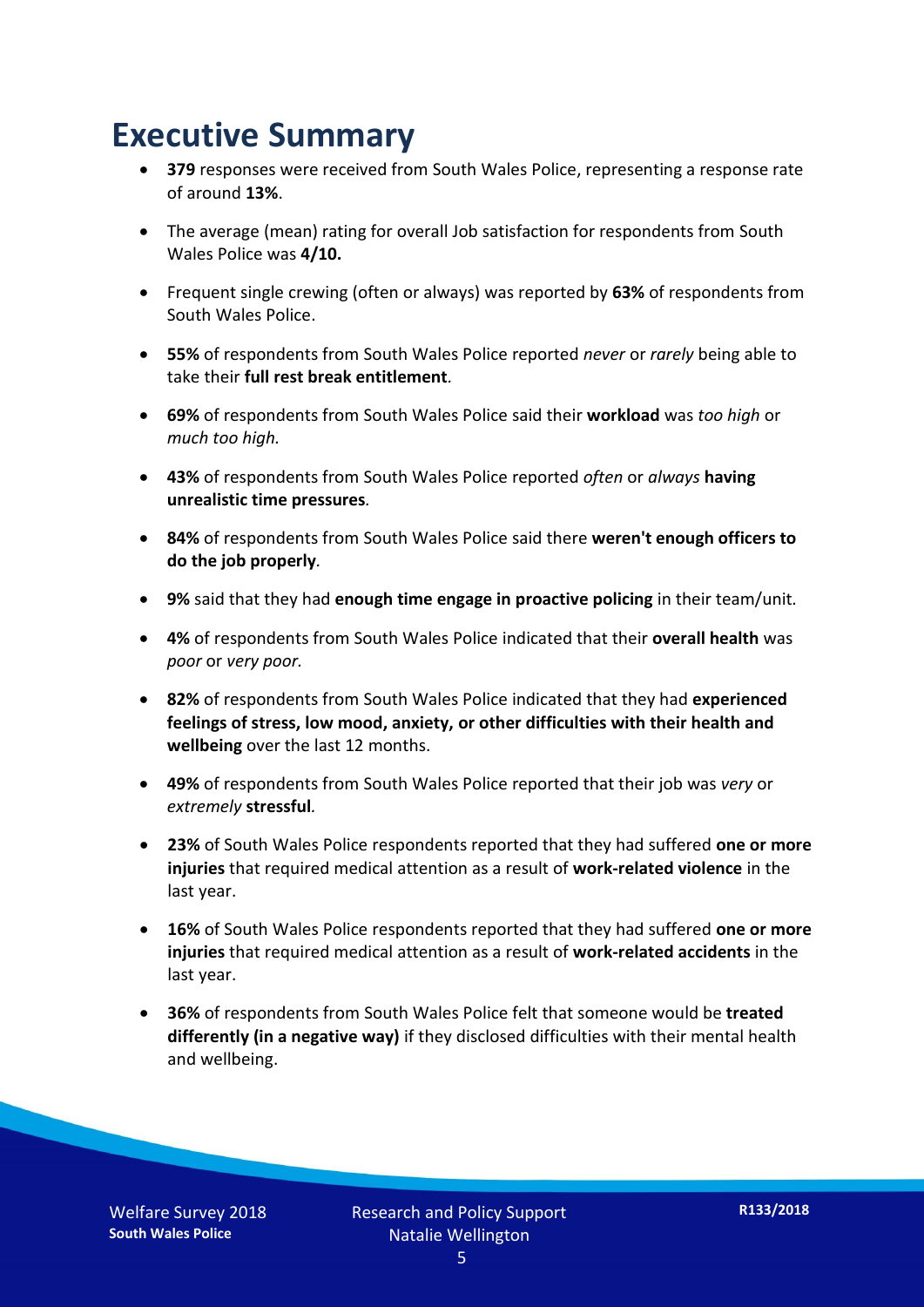## **1. WORKING ARRANGEMENTS**

#### **1.1. OVERALL JOB SATISFACTION**

Respondents were asked to rate their overall job satisfaction between 0 and 10, where 0 was 'not at all satisfied' and 10 was 'completely satisfied.'

The average (mean) rating for overall job satisfaction for respondents from South Wales Police was 4/10 (range 0-10), with 28% of respondents reporting an overall job satisfaction rating of 2 or less.

This can be compared to the National average of 4/10, and 32% of respondents reported an overall job satisfaction rating of 2 or less.

#### **1.2. SHIFTS**

4% of respondents from South Wales Police reported that their formal shift duration was more than the 8-10 hours advised by the Health and Safety Executive<sup>iii</sup> and the Police Negotiating Board,<sup>iv</sup> and 4% of respondents indicated a shift length of 12 hours or more.

7% of the national sample indicated that their formal shift duration was more than 8-10 hours, and 5% indicated a shift length of 12 hours or more.

#### **1.3. SINGLE CREWING**

Among respondents from South Wales Police, for whom this item was applicable, 63% reported being single crewed either *often* or *always* over the previous 12 month period. This can be compared with 75% of respondents from the national sample.

#### **1.4. BREAKS, REST DAYS AND ANNUAL LEAVE**

55% of respondents from South Wales Police reported *never* or *rarely being* able to take their full rest break entitlement, and 79% reported having had two or more rest days cancelled in the previous 12 month period. In addition, 22% of respondents from South Wales Police told us that they have not been able to take their full annual leave entitlement in the previous 12 month period.

Historical comparison for items relating to breaks, rest days and annual leave for **South Wales Police**, are provided in Table 1.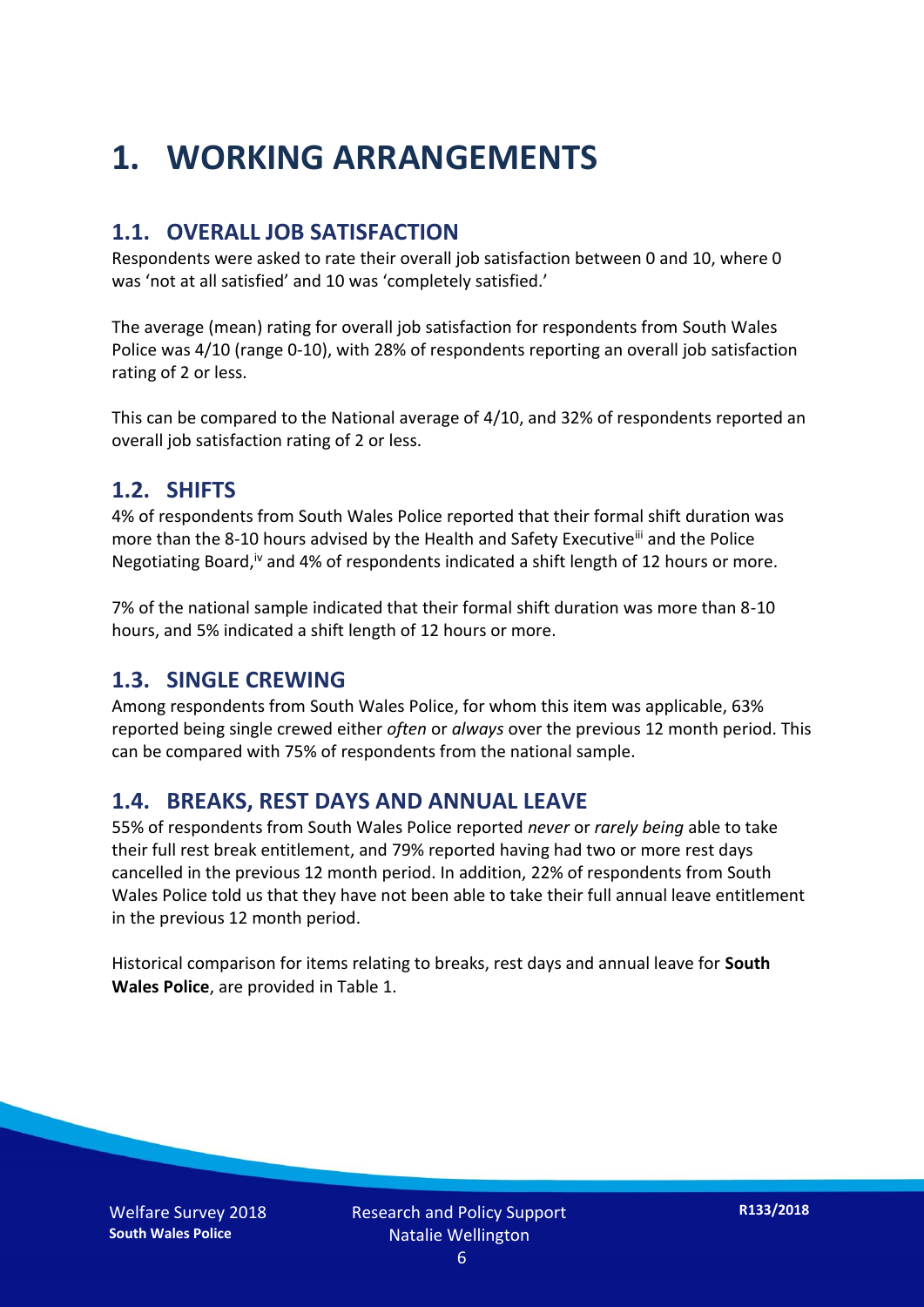| Table 1: Force level figures for breaks, rest days and<br>annual leave     | 2016 | 2018 |
|----------------------------------------------------------------------------|------|------|
| Reported being never or rarely able to take full rest<br>break entitlement |      | 55%  |
| Reported having 2 or more rest days cancelled in the<br>previous 12 months |      | 79%  |
| Reported being unable to take their full annual leave<br>entitlement       |      | 22%  |

Historical comparisons for items relating to breaks, rest days and annual leave for the **police service as a whole**, are provided in the table below.

| Table 2: National figures for breaks, rest days and<br>annual leave        | 2016 | 2018 |
|----------------------------------------------------------------------------|------|------|
| Reported being never or rarely able to take full rest<br>break entitlement | 53%  | 52%  |
| Reported having 2 or more rest days cancelled in the<br>previous 12 months | 76%  | 67%  |
| Reported being unable to take their full annual leave<br>entitlement       | 33%  | 31%  |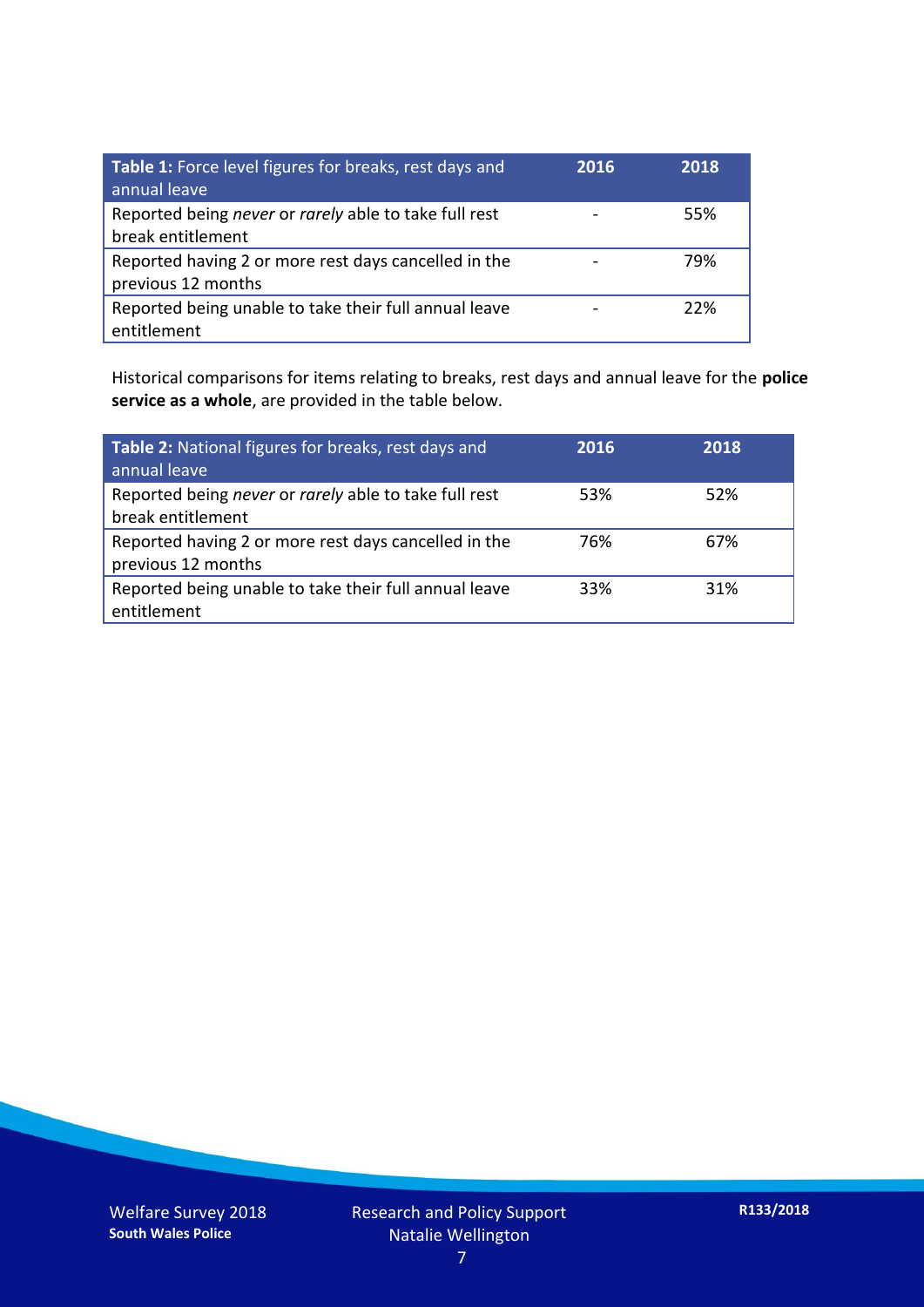## **2. DEMAND**

#### **2.1. WORKLOAD**

69% of respondents from South Wales Police told us that their workload is currently *too high*, or *much too high* – *lower than* the proportion from the national sample (72%).

#### **2.2. HSE MANAGEMENT STANDARDS**

The UK Health and Safety Executive published the Management Standards Indicator Tool (MSIT) to assist organisations in the assessment of workers exposure to dimensions of the psychosocial work environment that, if not properly managed, can lead to harm to health. $v$ The 25-item version of the MSIT<sup>vi</sup> contains four items that measure job demands, which were included as part of the Demand, Capacity and Welfare Survey.

40% of respondents from South Wales Police told us that they *often* or *always* have unachievable deadlines, and 52% that they *often* or *always* have to neglect some tasks because they have too much to do.

Historical comparisons for the MSIT job demand items for **South Wales Police** are provided in the table below.

| Table 3: Force level figures for HSE MSIT job demands | 2016 | 2018 |
|-------------------------------------------------------|------|------|
| Often or always have unrealistic time pressures       |      | 43%  |
| Often or always pressured to work long hours          |      | 30%  |
| Often or always have to neglect some tasks because    |      | 52%  |
| they have too much to do                              |      |      |
| Often or always have unachievable deadlines           |      | 40%  |

Historical comparison for the MSIT job demand items for the **police service as a whole**, are provided in the table below.

| Table 4: National figures for HSE MSIT job demands | 2016 | 2018 |
|----------------------------------------------------|------|------|
| Often or always have unrealistic time pressures    | 35%  | 40%  |
| Often or always pressured to work long hours       | 26%  | 29%  |
| Often or always have to neglect some tasks because | 43%  | 54%  |
| they have too much to do                           |      |      |
| Often or always have unachievable deadlines        | 29%  | 38%  |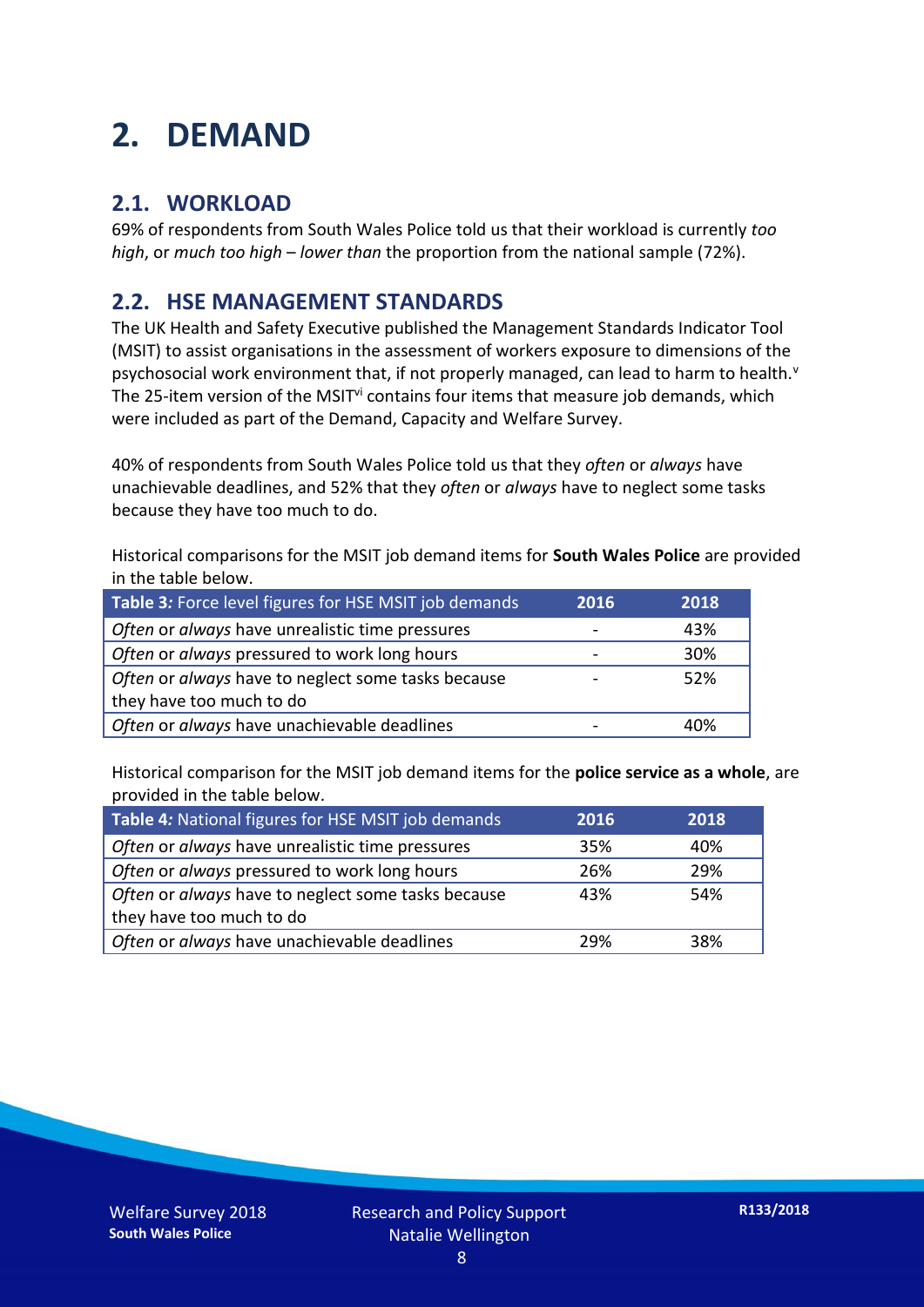#### **2.3. AMOUNT AND PACE OF WORK**

76% of respondents from South Wales Police *disagreed* or *strongly disagreed* that they were able to meet all of the conflicting demands on their time, whilst 9% *agreed* or *strongly agreed* that they had enough time engage in proactive policing in their team/unit.

Across the police service as a whole, 74% of respondents *disagreed* or *strongly disagreed* that they were able to meet all of the conflicting demands on their time and 90% *disagreed* or *strongly disagreed* that there are enough officers to manage all the demands made on their team/unit.

Welfare Survey 2018 **South Wales Police**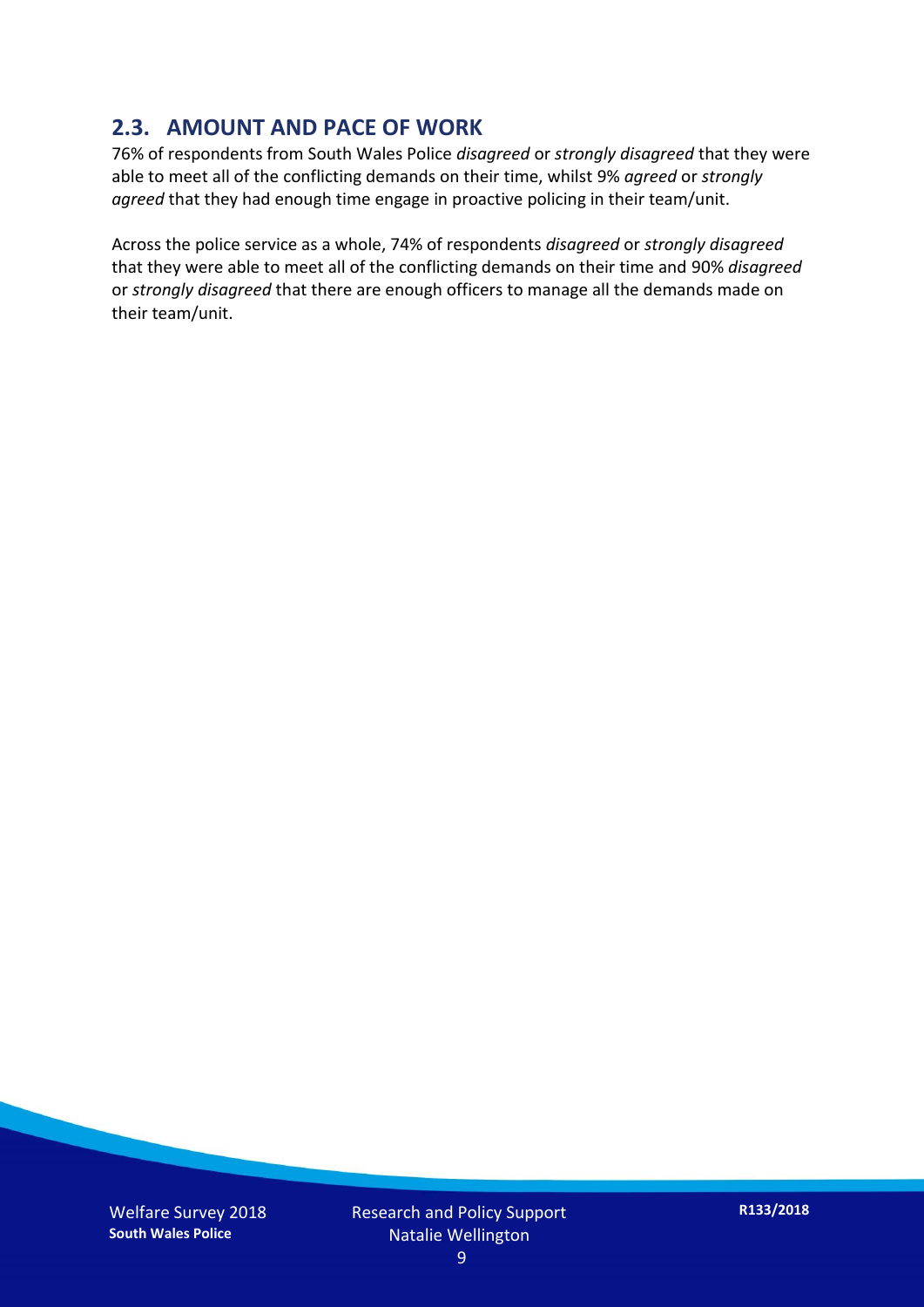## **3. CAPACITY**

#### **3.1. MINIMUM OFFICER STAFFING**

68% of respondents from South Wales Police indicated that their team or unit had a minimum officer staffing level.

Among respondents whose team or unit had a minimum officer staffing level, 18% indicated that this level was *never* or *rarely* achieved.

#### **3.2. OFFICER STAFFING ARRANGEMENTS**

75% of respondents *disagreed* or *strongly disagreed* that the way officer staffing levels are determined in their team/unit seems to be effective.

Historical comparisons of two key items relating to capacity to deal with demand for **South Wales Police** are provided in the table below.

| Table 5: Force level figures for key items relating to capacity                                                     |                                                      |      |  |
|---------------------------------------------------------------------------------------------------------------------|------------------------------------------------------|------|--|
| <b>Statements</b>                                                                                                   | % of respondents who<br>disagreed with the statement |      |  |
|                                                                                                                     | 2016                                                 | 2018 |  |
| There are enough officers in my team/unit for me to do<br>my job properly                                           |                                                      | 84%  |  |
| In my experience, we generally have enough officers to<br>manage all the demands being made on us as a<br>team/unit |                                                      | 90%  |  |

Historical comparisons of the same items for the **police service as a whole** are provided in the table below.

| Table 6: National figures for key items relating to capacity                                                        |                                                      |      |  |  |
|---------------------------------------------------------------------------------------------------------------------|------------------------------------------------------|------|--|--|
| <b>Statements</b>                                                                                                   | % of respondents who<br>disagreed with the statement |      |  |  |
|                                                                                                                     | 2016                                                 | 2018 |  |  |
| There are enough officers in my team/unit for me to do<br>my job properly                                           | 78%                                                  | 83%  |  |  |
| In my experience, we generally have enough officers to<br>manage all the demands being made on us as a<br>team/unit | 85%                                                  | 90%  |  |  |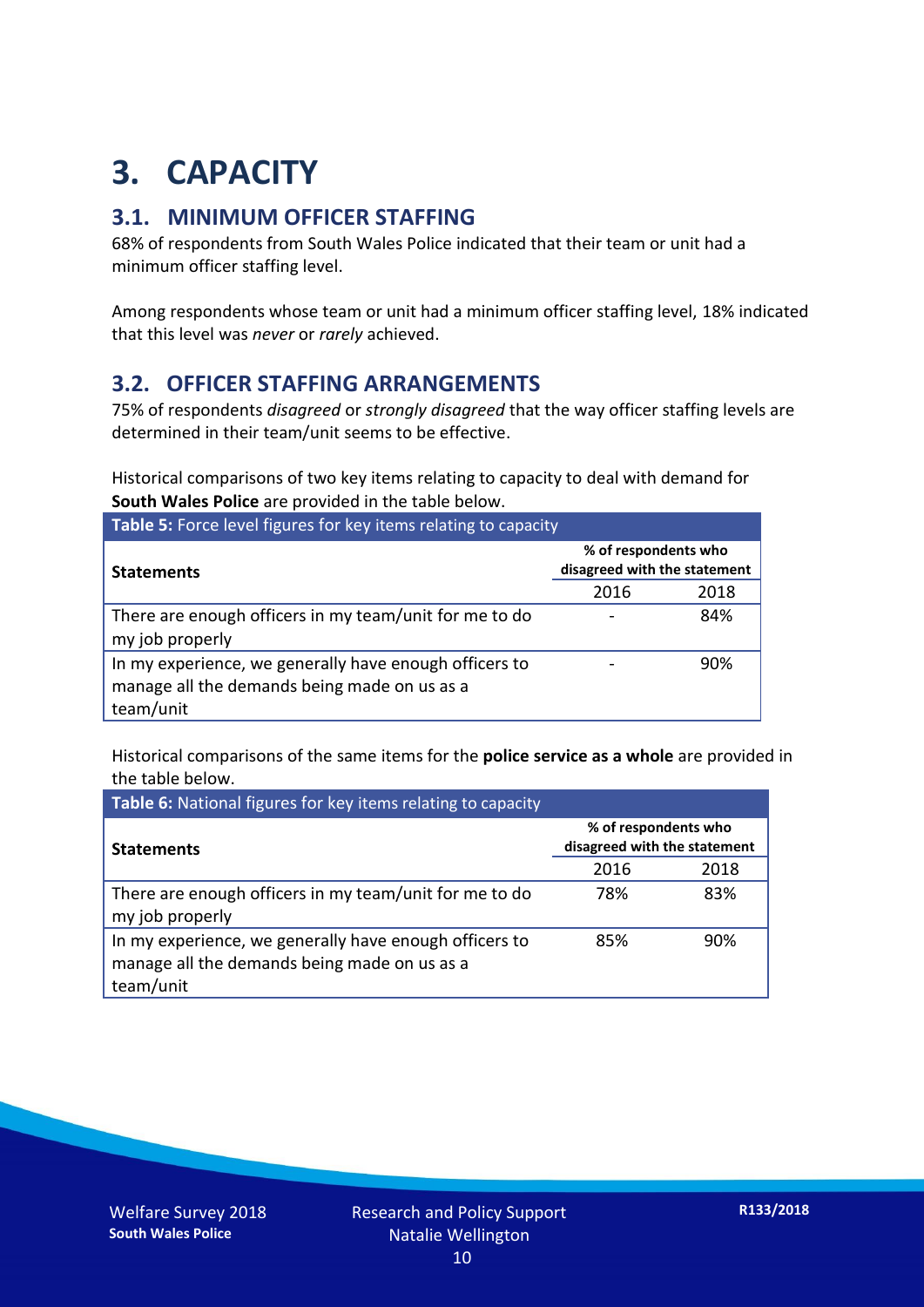## **4. HEALTH AND WELLBEING**

#### **4.1. OVERALL LIFE SATISFACTION**

Respondents were asked to rate their overall life satisfaction between 0 and 10, where 0 was 'not at all satisfied' and 10 was 'completely satisfied.'

The average (mean) rating for overall life satisfaction for respondents from South Wales Police was 6/10 (range 0-10). 16% of respondents reported life satisfaction rating of 2 or less.

These results can be compared to the National average of 6/10, with 15% of respondents reporting an overall life satisfaction rating of 2 or less.

#### **4.2. OVERALL PHYSICAL HEALTH**

Participants were asked to rate their overal health on a scale from *very good* to *very poor*. An historical comparison for both national and local figures for this item are below.

| Table 7: Self-rated overall physical health |                       | 2016 | 2018 |
|---------------------------------------------|-----------------------|------|------|
|                                             | Very poor             |      | 1%   |
| <b>Force level figures</b>                  | Poor                  |      | 4%   |
|                                             | Neither good nor poor |      | 14%  |
|                                             | Good                  |      | 50%  |
|                                             | Very good             |      | 32%  |
| <b>National figures</b>                     | Very poor             | 1%   | 1%   |
|                                             | Poor                  | 11%  | 6%   |
|                                             | Neither good nor poor | 23%  | 17%  |
|                                             | Good                  | 53%  | 54%  |
|                                             | Very good             | 13%  | 23%  |

#### **4.3. SINGLE ITEM INDICATOR OF STRESS**

Work related stress was measured using a single-item measure. 49% of respondents from South Wales Police presented with a non-diagnostic case of work-related stress.<sup>vii</sup>

This is *higher than* the proportion reported in this year's national results.

Stress outside of work was assessed using an adaptation of the work-related stress measure. 14% of respondents from South Wales Police presented with a non-diagnostic case of stress outside of work.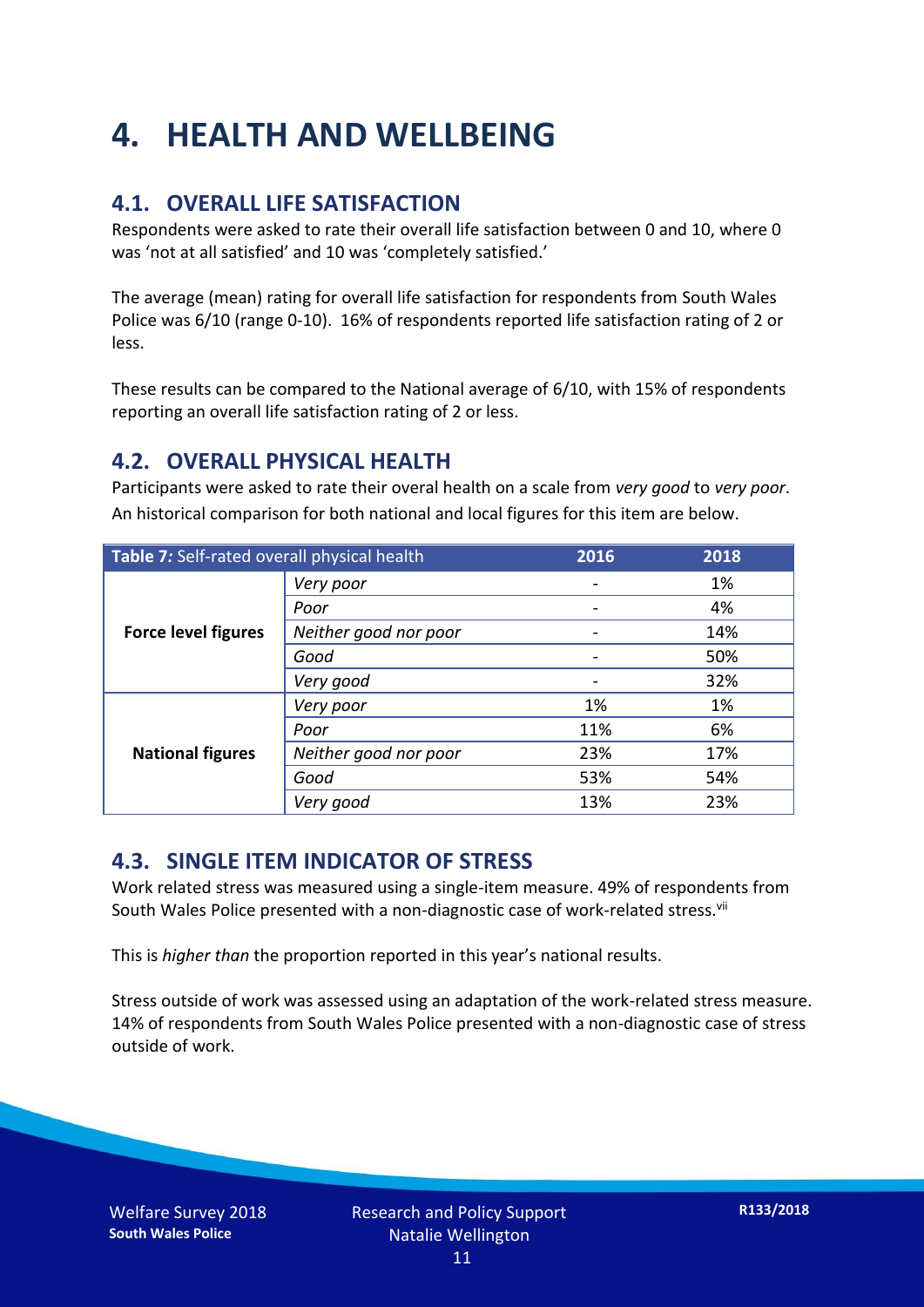#### **4.4. SINGLE ITEM INDICATOR FOR MENTAL HEALTH**

A top-level broad overview of mental wellbeing was established using an item that asked respondents to indicate whether they had experienced feelings of stress, low mood, anxiety, or other difficulties with their health and wellbeing over the last 12 months.

82% of respondents from South Wales Police indicated that they had experienced feelings of stress, low mood, anxiety, or other difficulties with their health and wellbeing over the last 12 months; with 92% also indicating that these feelings were caused, or made worse by work.

#### **4.5. MENTAL WELLBEING**

Mental wellbeing can be broadly conceptualized as having two dimensions. The first concerns positive affect (i.e. pleasurable aspects of wellbeing such as feelings of optimism, cheerfulness, and relaxation). The second concerns psychological functioning (i.e. such as clear thinking, self-acceptance, personal development, competence, and autonomy).

To investigate mental wellbeing in more detail the two-dimensional structure of mental wellbeing described above was assessed using the short Warwick-Edinburgh Mental Wellbeing Scale (SWEMWBS). viii The scale asks individuals to rate their experience during the last two weeks for seven positively framed statements.

SWEMWBS findings for **South Wales Police** are presented in the table below alongside those for national sample for 2016 and 2018.

**Table 8**: % of respondents that reported experiencing the following positive aspects of wellbeing *rarely* or *none of the time* over the previous 2 weeks

| <b>SWEMWBS item</b>                           | <b>National figures</b> |      | <b>Force level figures</b> |      |
|-----------------------------------------------|-------------------------|------|----------------------------|------|
|                                               | 2016                    | 2018 | 2016                       | 2018 |
| I've been feeling optimistic about the future | 62%                     | 36%  |                            | 38%  |
| I've been feeling useful                      | 28%                     | 25%  |                            | 25%  |
| I've been feeling relaxed                     | 60%                     | 48%  |                            | 48%  |
| I've been dealing with problems well          | 20%                     | 19%  |                            | 20%  |
| I've been thinking clearly                    | 16%                     | 16%  |                            | 19%  |
| I've been feeling close to other people       | 34%                     | 28%  |                            | 33%  |
| I've been able to make up my own mind         | 13%                     | 10%  |                            | 13%  |
| about things                                  |                         |      |                            |      |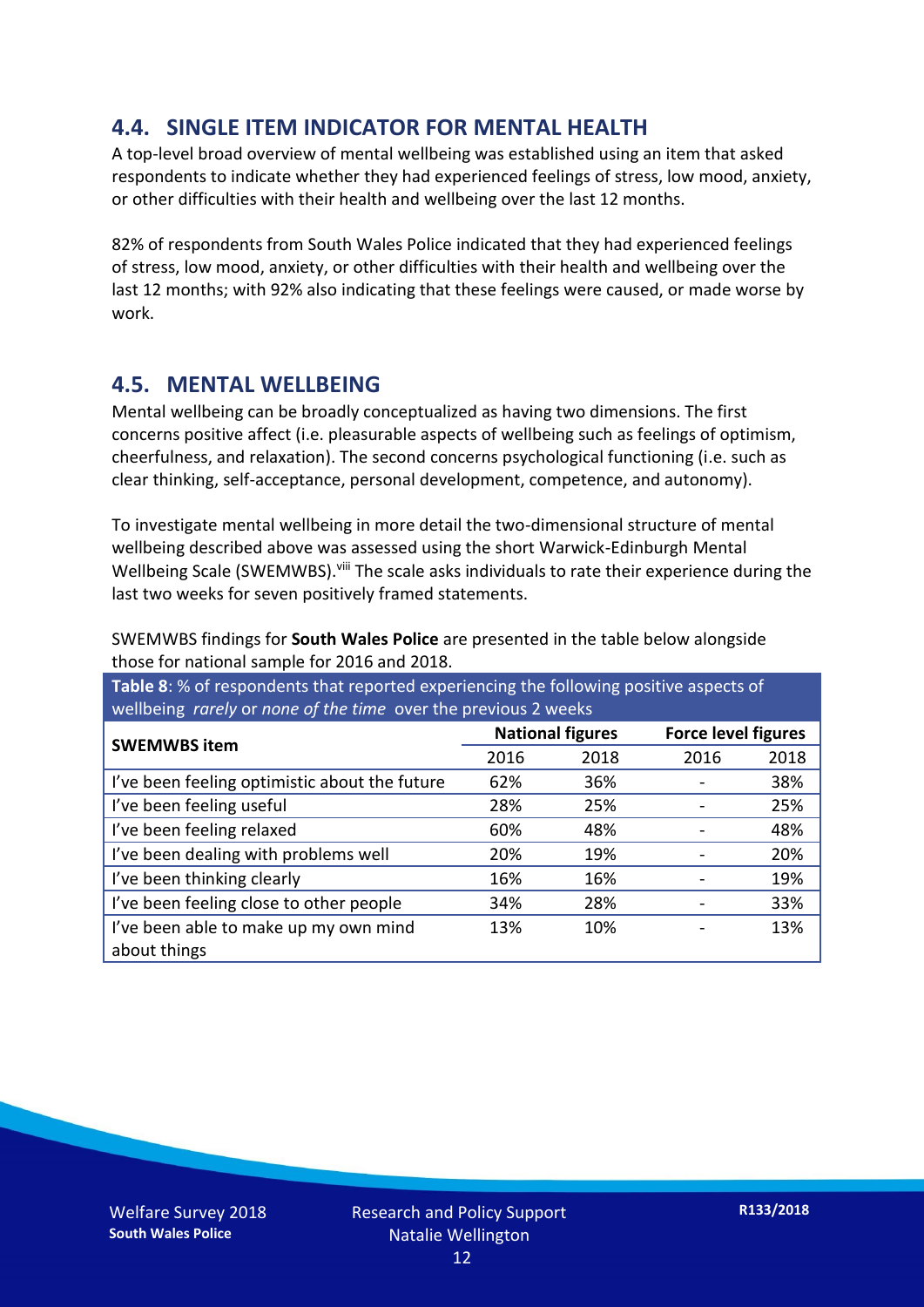#### **4.6. HELP SEEKING**

A question was applied to identify those who had ever **sought help** for feelings of stress, low mood, anxiety, or any other difficulties with mental health and wellbeing. Examples of sources of help were provided including GP, occupational health department, psychologist, therapist, and counsellor.

38% of responses from South Wales Police had previously sought help for feelings of stress, low mood, anxiety or other difficulties with their mental health and wellbeing, 51% of which had done so within the last 12 months.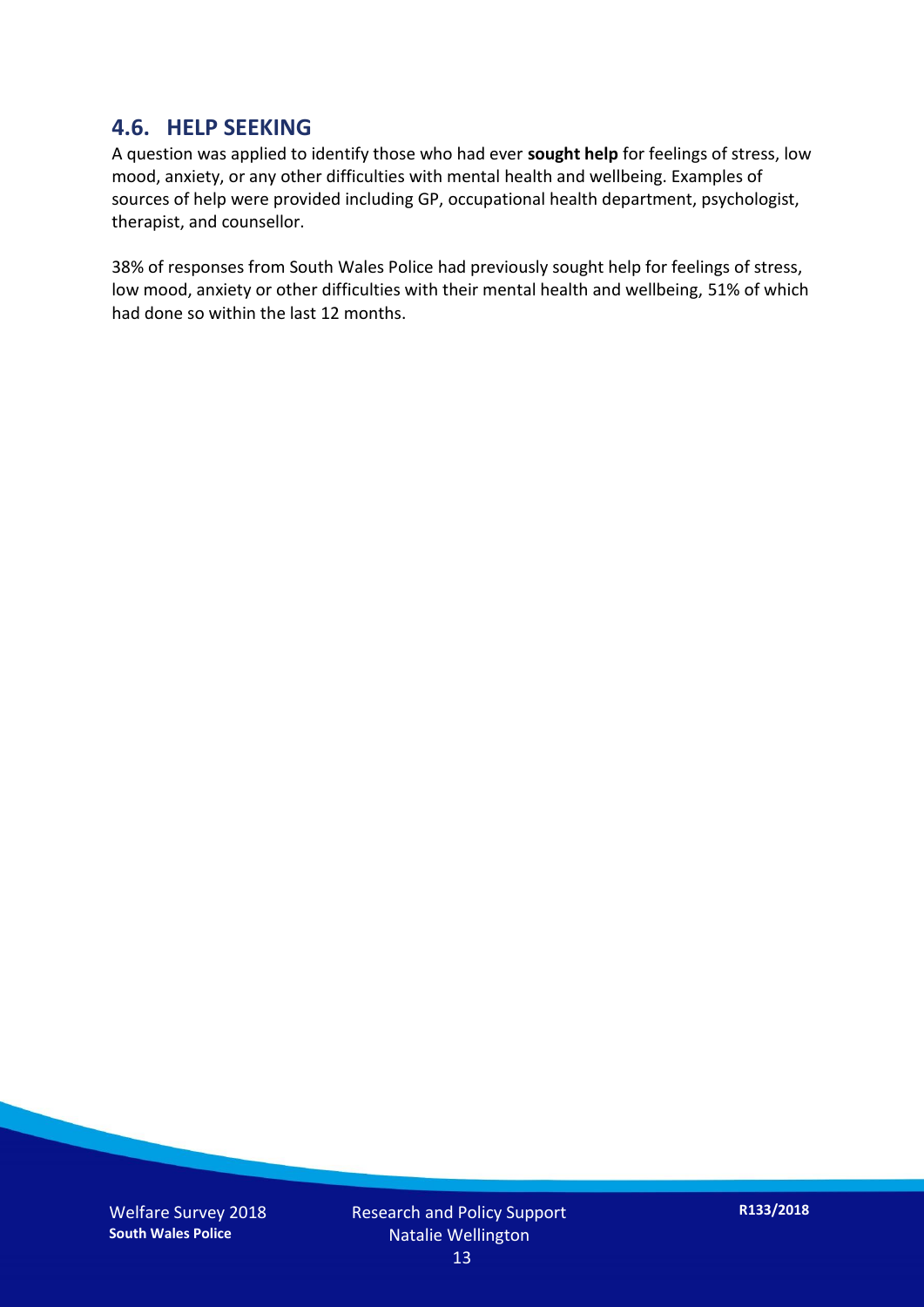### **5. ABSENCE BEHAVIOUR**

#### **5.1. ABSENCE**

45% of respondents from South Wales Police reported one or more days of sickness absence and 27% of respondents indicated that at least one day of their sickness absence was attributable to stress, depression, or anxiety.

The national proportion of respondents who had taken one or more days of sickness absence was 56% and 32% of respondents indicated that at least one day of their sickness absence was attributable to stress, depression, or anxiety.

#### **5.2. PRESENTEEISM AND LEAVEISM**

Presenteeism is the act of attending work while ill. This has been shown to be associated with subsequent health decline, particularly in relation to burnout,  $\alpha$  and can to lead to elevated absenteeism.<sup>x</sup> Moreover, evidence suggests that presenteeism can compound the effects of the initial illness and negatively influence job satisfaction, resulting in negative job attitudes and withdrawal from work.<sup>xi</sup>

Leaveism is a recently coined term to describe hidden sickness absence and work undertaken during rest periods, including using allocated time off such as annual leave entitlements to take time off when they are in fact unwell.

Findings for South Wales Police are presented in the graph below.





Welfare Survey 2018 **South Wales Police**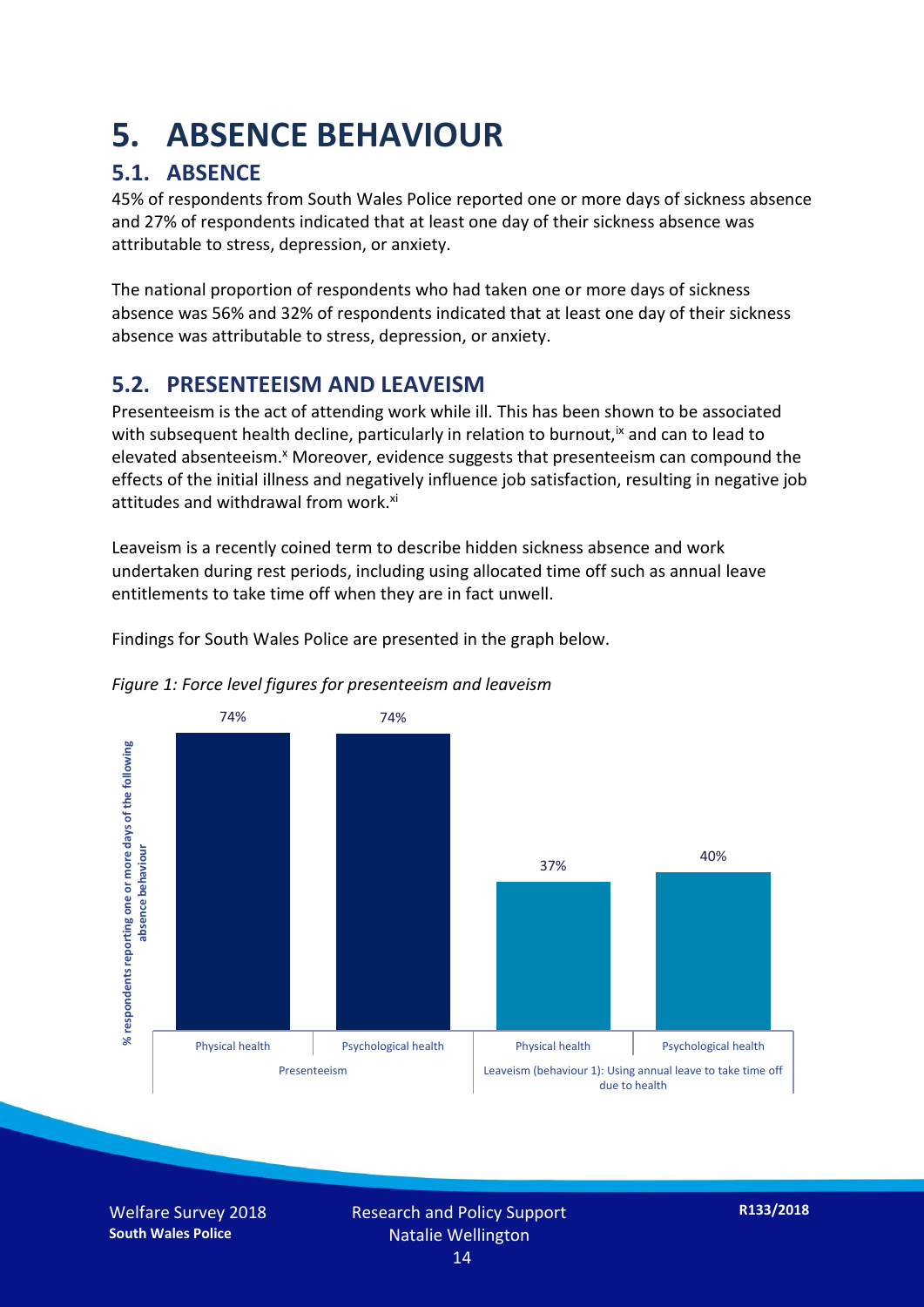### **6. Violence and physical injuries**

#### **6.1. VIOLENCE**

Verbal and physical violence was assessed using four questions regarding how often officers received verbal insults, verbal threats, unarmed physical attacks, and attacks with a weapon from members of the public over the previous 12 months. Findings are presented in the table below.

**Table 9:** Force level figures for frequency of verbal and physical violence from members of the public

| Type of violent victimisation                                                           | % of respondents indicating frequency<br>of experience as at least once a week |      |  |
|-----------------------------------------------------------------------------------------|--------------------------------------------------------------------------------|------|--|
|                                                                                         | 2016                                                                           | 2018 |  |
| Verbal insults (e.g., swearing, shouting, abuse)                                        |                                                                                | 43%  |  |
| Verbal threats (e.g., threat of hitting, threat of<br>kicking)                          |                                                                                | 26%  |  |
| Spitting assaults (i.e. being deliberately spat<br>upon)                                |                                                                                | 2%   |  |
| Unarmed physical attacks (e.g., struggling to<br>get free, wrestling, hitting, kicking) |                                                                                | 19%  |  |
| Use of a deadly weapon (e.g., stick, bottle, axe,<br>firearm)                           |                                                                                | 2%   |  |

#### **6.2. INJURIES**

23% of South Wales Police respondents reported that they had suffered one or more injuries that required medical attention as a result of work-related **violence** in the last year – losing more than 451 days in sickness absence.

This is *higher than* the proportion compared to this year's national results.

16% of South Wales Police respondents also reported that they had suffered one or more injuries that required medical attention as a result of work-related **accidents** in the last year – losing more than 282 days in sickness absence.

This is *higher than* the proportion compared to this year's national results.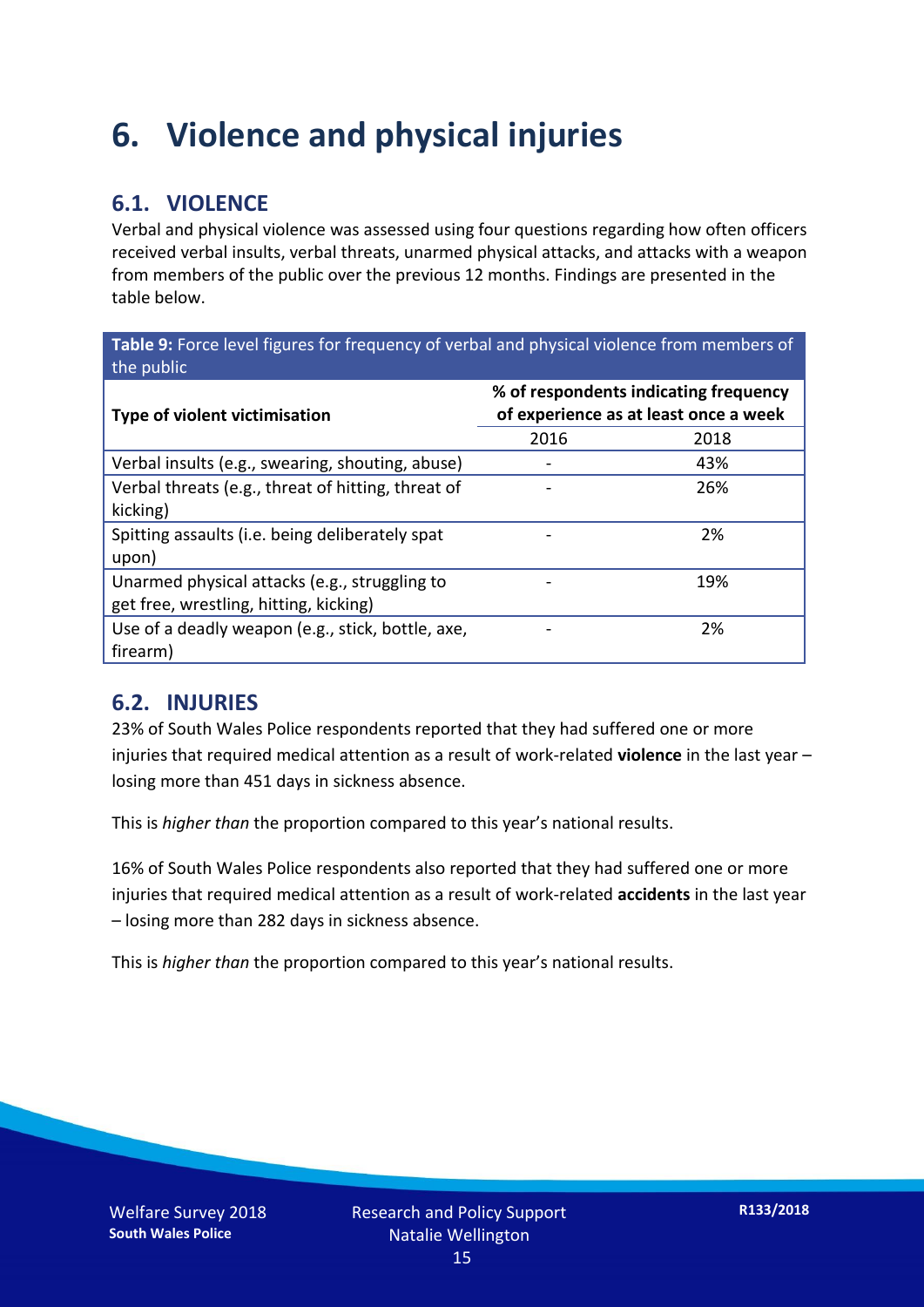## **7. ORGANISATIONAL SUPPORT: MENTAL HEALTH & WELLBEING**

Participants who indicated that they had sought help for difficulties with mental health and wellbeing were presented with additional questions concerning disclosure to a line manager.

#### **7.1. DISCLOSURE**

66% of respondents from South Wales Police, for whom it was applicable, reported that they had disclosed seeking mental health and wellbeing support to their line managers.

#### **7.2. REASONS FOR NON-DISCLOSURE**

Respondents who did not disclose to their line managers that they had sought mental health and wellbeing support, were asked to indicate why. Findings are presented in the table below.

| Table 10: Reasons for non-disclosure                        |                     |          |  |
|-------------------------------------------------------------|---------------------|----------|--|
|                                                             | % of total mentions |          |  |
| <b>Item</b>                                                 | Force level         | National |  |
|                                                             | figures             | figures  |  |
| I was worried that my other colleagues would find out       | 10%                 | 10%      |  |
| I thought it would negatively affect my opportunities for   | 13%                 | 11%      |  |
| promotion and/or specialising                               |                     |          |  |
| It wasn't affecting my work                                 | 9%                  | 7%       |  |
| I didn't want to be treated differently (in a negative way) | 10%                 | 13%      |  |
| I felt it was a personal matter                             | 20%                 | 20%      |  |
| I have had negative experiences of disclosing in the past   | 6%                  | 6%       |  |
| I thought it would have a negative impact on my career      | 10%                 | 10%      |  |
| There is a negative attitude in the police service towards  | 12%                 | 12%      |  |
| people who experience difficulties with their mental health |                     |          |  |
| and wellbeing                                               |                     |          |  |
| I did not think my line manager would treat me with         | 6%                  | 7%       |  |
| empathy                                                     |                     |          |  |
| For reasons other than those listed above                   | 4%                  | 4%       |  |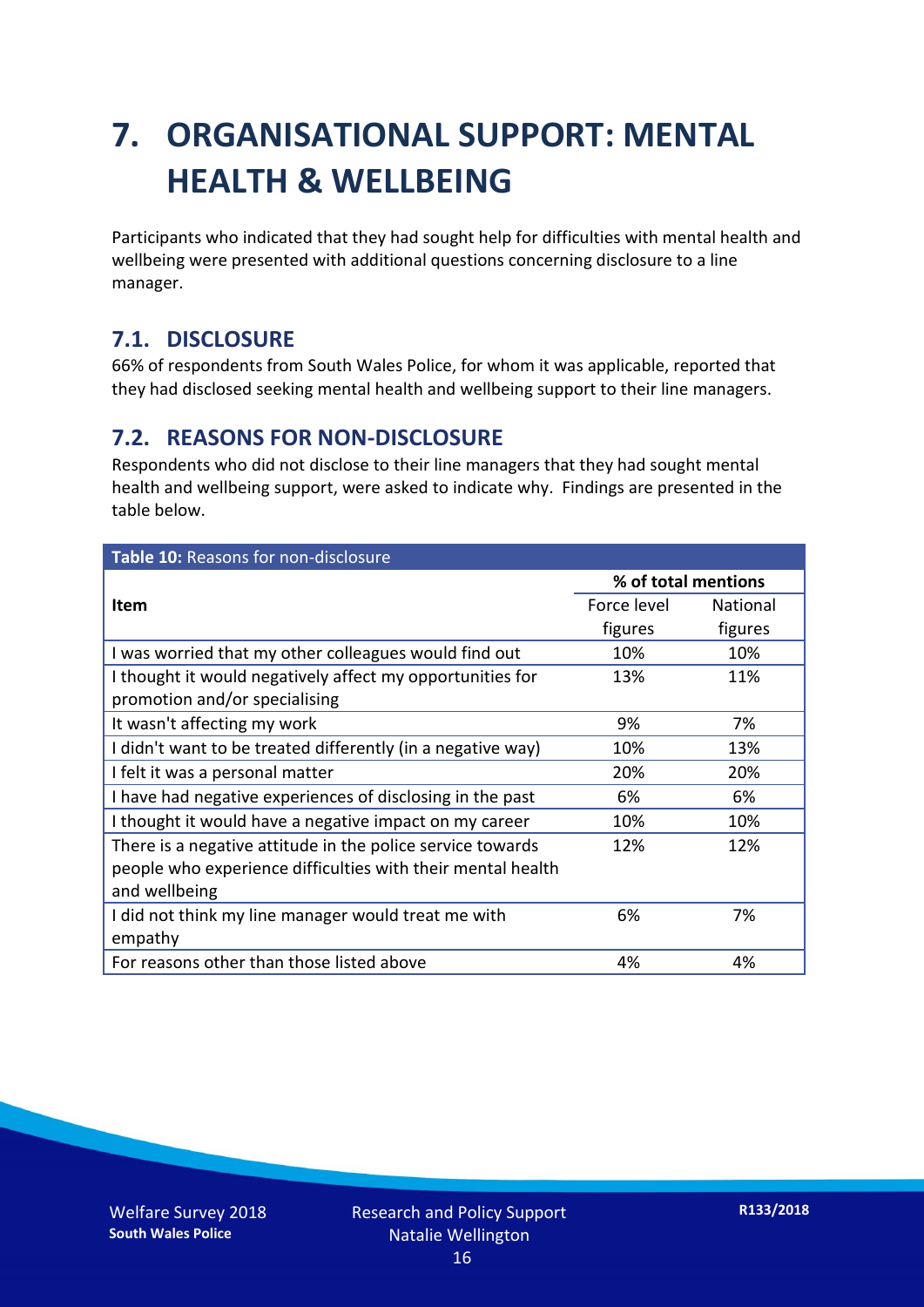#### **7.3. ATTITUDES TO MENTAL HEALTH AND WELLBEING**

All respondents were asked about the attitude of the police service towards mental health and wellbeing.

Respondents were provided with a list of statements, and asked to indicate the extent to which they agreed or disagreed with the statement.

The table below shows the percentage of respondents who agreed with three key statements about the police services attitudes towards mental health and wellbeing for both South Wales Police, and the police service as a whole.

| Table 11: Attitudes to mental health and wellbeing |                                                    |                  |  |
|----------------------------------------------------|----------------------------------------------------|------------------|--|
| <b>Statements</b>                                  | % of respondents that agreed with<br>the statement |                  |  |
|                                                    | Force level figures                                | National figures |  |
| The police service encourages staff to talk openly | 45%                                                | 45%              |  |
| about mental health and wellbeing                  |                                                    |                  |  |
| Someone would be treated differently (in a         | 36%                                                | 37%              |  |
| negative way) if they disclosed difficulties with  |                                                    |                  |  |
| their mental health and wellbeing                  |                                                    |                  |  |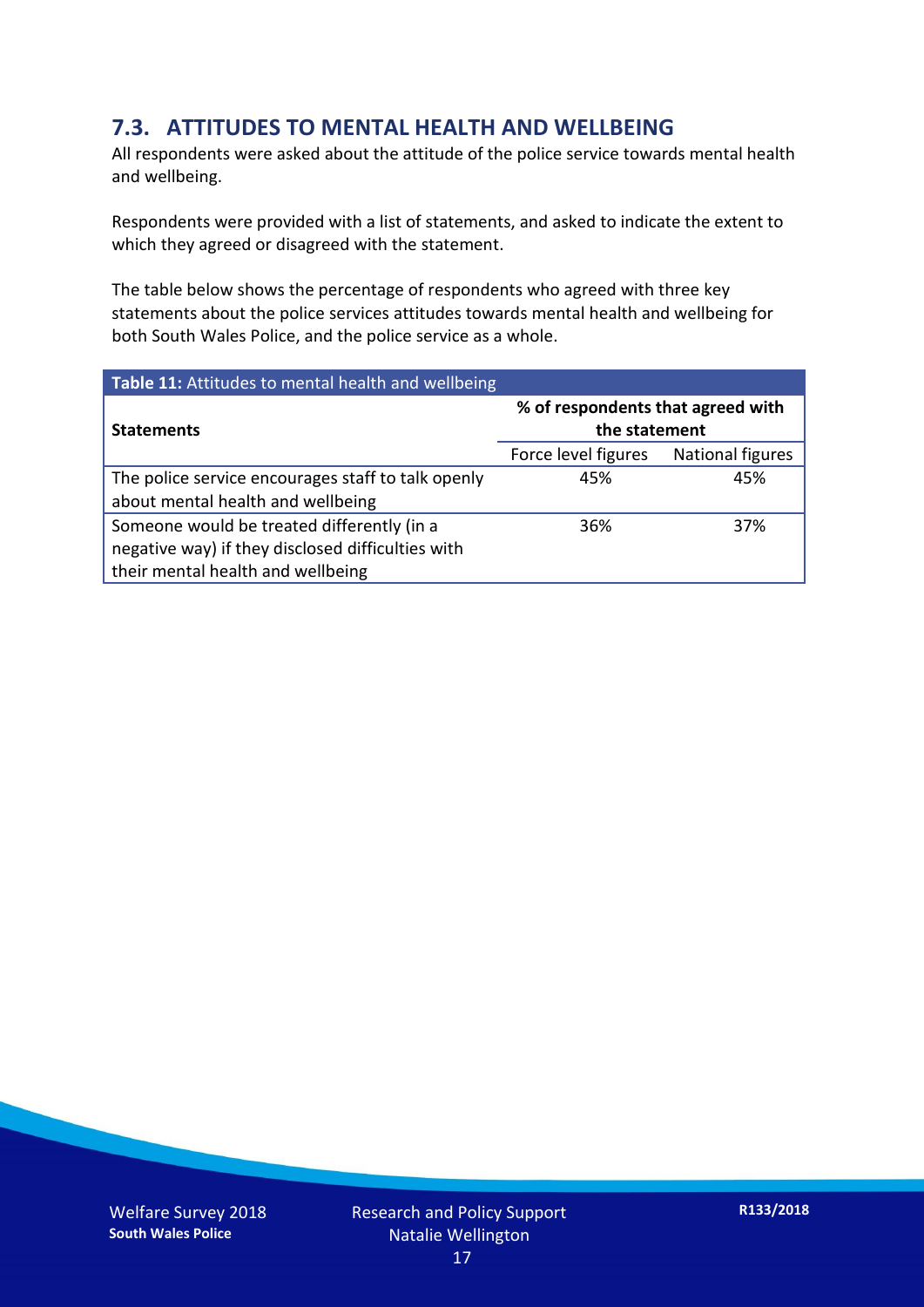### **8. Notes for JBBs**

Additional findings from the 2018 Demand, Capacity and Welfare survey are available on request from the Research and Policy department. Additional topics include, but are not limited to:

- Morale,
- Fatigue and sleep,
- Managerial mental health and wellbeing support,
- Organisational change, and
- Organisational justice.

The findings of the survey can also be broken down in more detail in terms of different demographic groups, such as rank, role or length of service. However please be aware that we can only go into a certain level of detail with this demographic data in order to preserve respondents' confidentiality.

JBBs wishing to obtain further information can contact [ResearchandDataCollection@polfed.org](mailto:ResearchandDataCollection@polfed.org) to discuss their requirements.

The Research and Policy Department only has one member of staff responsible for these data requests; please bear this in mind in terms of turnaround times and the amount of data you request when contacting the team.

All other interested parties should speak to their local JBB in the first instance.